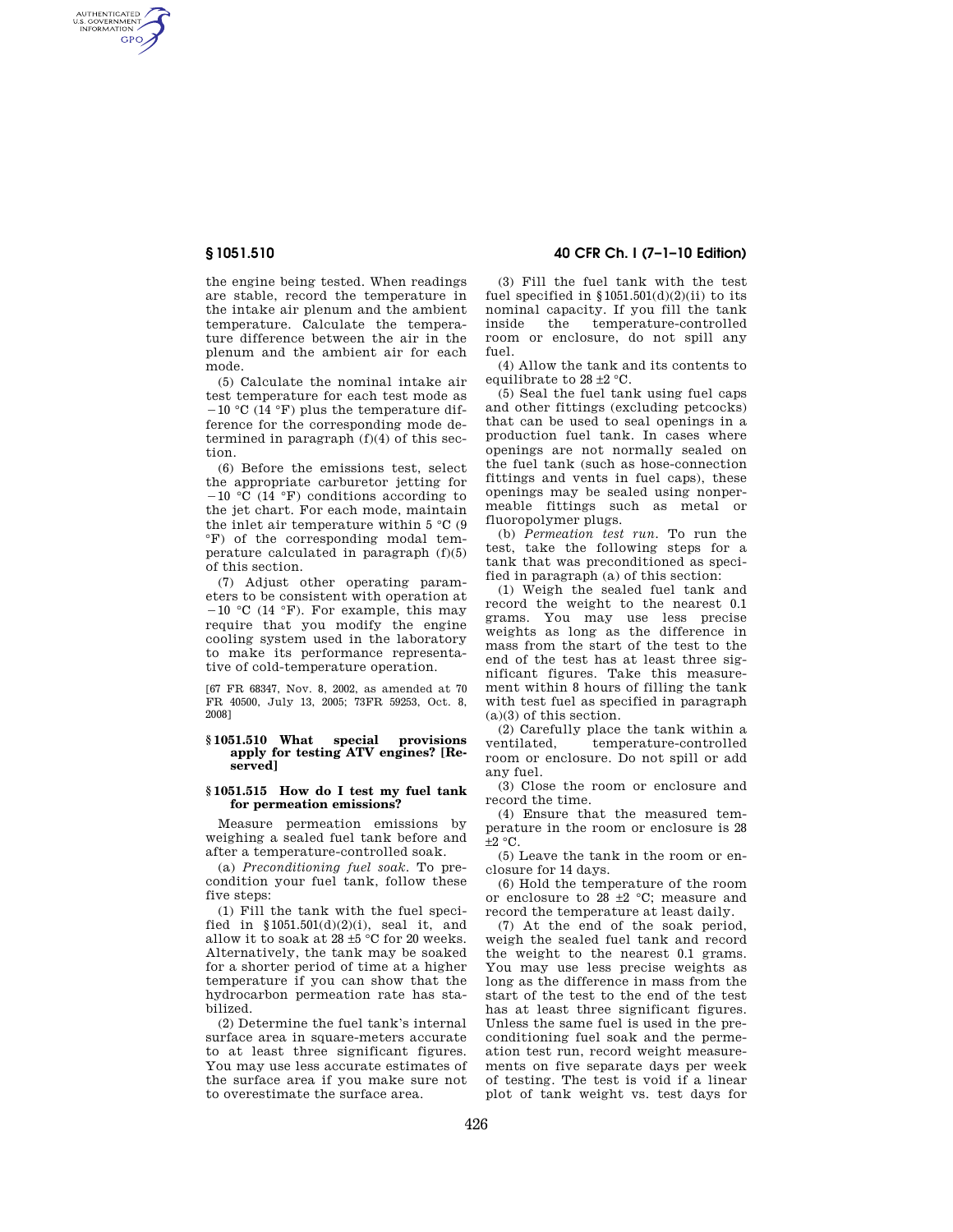## **Environmental Protection Agency § 1051.515**

the full soak period for permeation testing specified in paragraph (b)(5) of this section yields  $r^2$  below 0.8. See 40 CFR 1065.602 for the equation to calculate r2.

(8) Subtract the weight of the tank at the end of the test from the weight of the tank at the beginning of the test; divide the difference by the internal surface area of the fuel tank. Divide this  $g/m^2$  value by the number of test days (using at least three significant figures) to calculate the  $g/m^2$ /day emission rate. Example: If a tank with an internal surface area of 0.72 m2 weighed 31882.3 grams at the beginning of the test and weighed 31813.8 grams after soaking for 14.03 days, then the  $g/m^2$ day emission rate would be—

 $(31882.3 \text{ g} - 31813.8 \text{ g})/0.72 \text{ m}^2/14.03 \text{ days} =$ 6.78  $g/m^2$ /day.

(9) Round your result to the same number of decimal places as the emission standard.

(10) In cases where consideration of permeation rates, using good engineering judgment, leads you to conclude that soaking for 14 days is not long enough to measure weight change to at least three significant figures, you may soak for 14 days longer. In this case, repeat the steps in paragraphs (b)(8) and (9) of this section to determine the weight change for the full 28 days.

(c) *Determination of final test result.* To determine the final test result, apply a deterioration factor to the measured emission level. The deterioration factor is the difference between permeation emissions measured before and after the durability testing described in paragraph (d) of this section. Adjust the baseline test results for each tested fuel tank by adding the deterioration factor to the measured emissions. The deterioration factor determination must be based on good engineering judgement. Therefore, during the durability testing, the test tank may not exceed the fuel tank permeation standard described in §1051.110 (this is known as ''line-crossing''). If the deterioration factor is less than zero, use zero.

(d) *Durability testing.* You normally need to perform a separate durability demonstration for each substantially different combination of treatment approaches and tank materials. Perform

these demonstrations before an emission test by taking the following steps, unless you can use good engineering judgment to apply the results of previous durability testing with a different fuel system. You may ask to exclude any of the following durability tests if you can clearly demonstrate that it does not affect the emissions from your fuel tank.

(1) *Pressure cycling.* Perform a pressure test by sealing the tank and cycling it between  $+2.0$  psig and  $-0.5$  psig and back to +2.0 psig for 10,000 cycles at a rate 60 seconds per cycle.

(2) *UV exposure.* Perform a sunlightexposure test by exposing the tank to an ultraviolet light of at least 24 W/m2 (0.40 W-hr/m2/min) on the tank surface for at least 450 hours. Alternatively, the fuel tank may be exposed to direct natural sunlight for an equivalent period of time, as long as you ensure that the tank is exposed to at least 450 daylight hours.

(3) *Slosh testing.* Perform a slosh test by filling the tank to 40 percent of its capacity with the fuel specified in  $$1051.501(d)(2)(i)$  and rocking it at a rate of 15 cycles per minute until you reach one million total cycles. Use an angle deviation of  $+15^{\circ}$  to  $-15^{\circ}$  from level. This test must be performed at a temperature of 28  $\mathrm{^{\circ}C}$  ±5  $\mathrm{^{\circ}C}$ .

(4) *Final test result.* Following the durability testing, the fuel tank must be soaked (as described in paragraph (a) of this section) to ensure that the permeation rate is stable. The period of slosh testing and the period of ultraviolet testing (if performed with fuel in the  $tanh$  consistent with paragraph  $(a)(1)$ of this section) may be considered to be part of this soak, provided that the soak begins immediately after the slosh testing. To determine the final permeation rate, drain and refill the tank with fresh fuel, and repeat the permeation test run (as described in paragraph (b) of this section) immediately after this soak period. The same test fuel must be used for this permeation test run as for the permeation test run performed prior to the durability testing.

(e) *Flow chart.* The following figure presents a flow chart for the permeation testing described in this section, showing the full test procedure with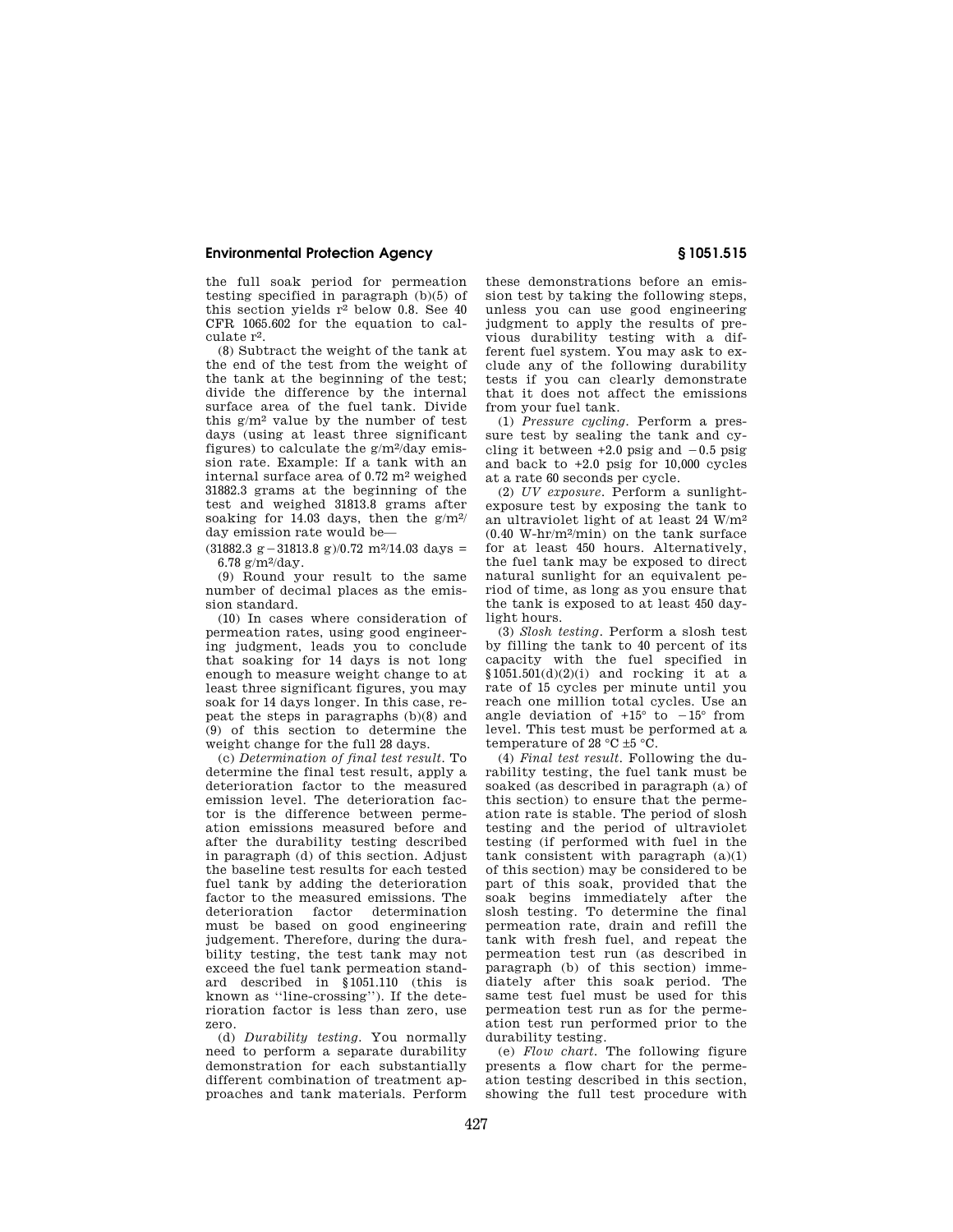# **§ 1051.515 40 CFR Ch. I (7–1–10 Edition)**

durability testing, as well as the simplified test procedure with an applied deterioration factor:



Figure 1051.515-1: Flow Chart of Permeation Test Procedure with and without DF Determination